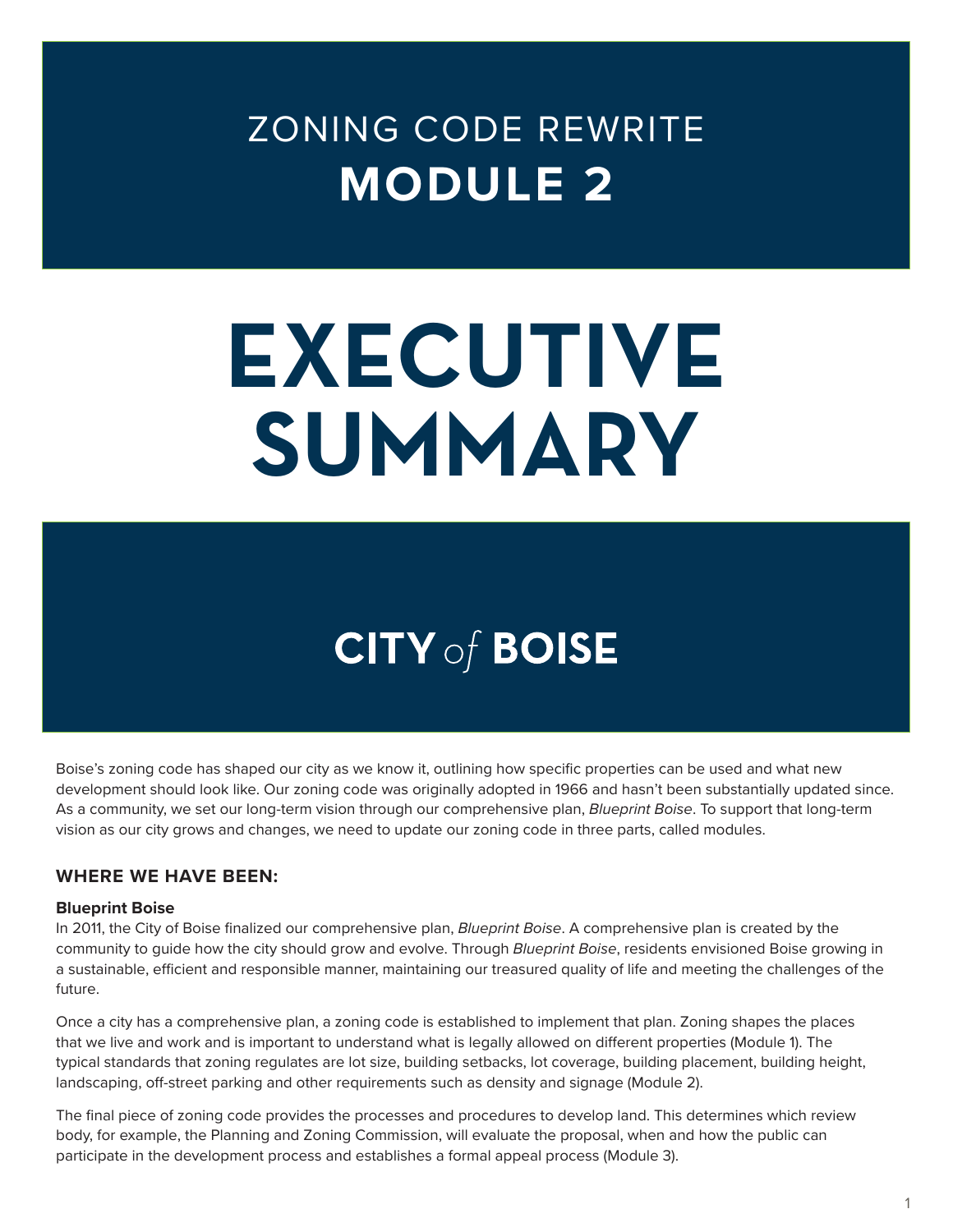#### **Module 1 (Zones & Permitted Land Uses)**

The first module of the zoning code outlines what kinds of uses are allowed within certain zones across the city. In the first module, we proposed the following four updates:

- Condense and rename zoning districts to better reflect our current city
- Add new zones that allow both commercial and residential uses on the same property (mixed-use developments like Bown Crossing and Hyde Park)
- Allow more choice in housing types (duplex, triplex, four-plex and townhouse) in all residential zones
- Allow small-scale commercial uses (like coffee shops or small convenience markets) in some residential zones

Boise residents provided feedback on Module 1 from May 2021 to June 2021 during five neighborhood meetings and through an online survey. In total we heard from over 1,000 community members. We reviewed each comment and posted a summary report on the city's [Zoning Code Rewrite](https://www.cityofboise.org/departments/planning-and-development-services/planning-and-zoning/zoning-code-rewrite/) website. This feedback, as well as feedback we receive on Modules 2 and 3, will be incorporated into the Consolidated Draft Code expected to be released in Fall of 2022.

#### **WHERE WE ARE NOW:**

#### **Module 2 (Development & Design Standards)**

Currently, we are asking the public for feedback on the second module of the draft zoning code. Module 2 outlines development and design standards for redeveloping properties within the city. Development and design standards include dimensional requirements (building height, building setbacks, housing density), parking requirements, building design and incentives for developments that provide a community benefit. Module 2 information begins on page 156 of the draft Zoning Code document. In this module we propose the following updates:

#### **CHANGE #1: Update Dimensional Requirements**

#### **Allow smaller minimum lot sizes and/or lot widths for all residential zones.**

Section 11-04-03 – Lot and Building Forms and Dimensions

#### *What does this mean?*

The minimum property size that a residential building (single family, duplex, townhouse) can be built on is now smaller in some zones. This means more residential buildings could be built over the same amount of land.

#### *What are some of the reasons for this proposed change?*

Researchers have found that larger minimum lot sizes increase the cost of housing by requiring people to purchase more land. Additionally, smaller lot sizes encourage multiple housing types and income diversity in neighborhoods, and reduce sprawl.

Boiseans will still have the option to build on larger lots. This change does not prohibit existing larger lots or proposing larger lots, it simply allows future development to fit more homes on available land.

Update Dimensional Requirements Example: R1-C (Urban Residential)

# MINIMUM LOT SIZES

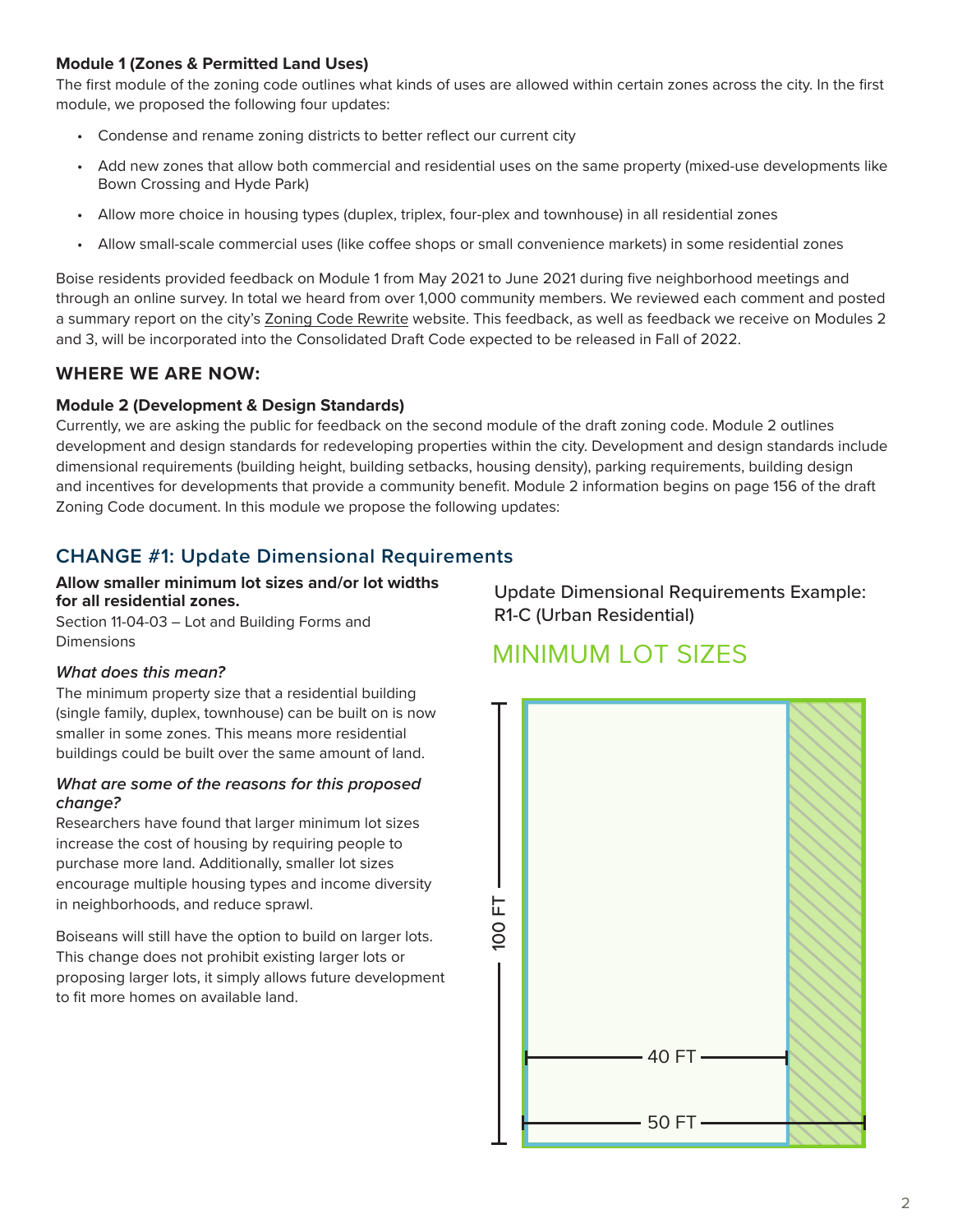# **CHANGE #2: Update Dimensional Requirements**

#### **Remove the density calculation requirement of dwelling units per acre in all zones.**

Section 11-04-03 – Lot and Building Forms and Dimensions

#### *What does this mean?*

In our existing zoning code, city planners use a calculation (number of units divided by the size of the lot) to set a maximum limit on how many residential units can be built on a single piece of property. To update the code, we propose removing the arbitrary formula and instead determining the maximum number of units that can be built on a specific property using design criteria such as maximum heights, required parking, minimum lot sizes, and setbacks. This means that as long the housing type is allowed in the zone and the building meets the requirements for minimum lot size, building height limits, parking and building setbacks, we will not regulate the number of units within the structure.

#### *What are some of the reasons for this proposed change?*

Historically, planners have used the density calculation (units per acre) as a proxy for the potential impact of a project on its neighbors because it's easy to measure, not because it's an accurate measure of direct neighborhood impact.

Density formulas do not tell us about potential traffic/congestion, if the design of the building will be high quality or if our privacy will be protected.

By removing the arbitrary density limit, planners can use design and performance criteria to assess the impact of a new development more accurately.

# **CHANGE #3: Protect Existing Neighborhoods**

#### **Add neighborhood protection standards requiring transitions between zones.**

Section 11-04-03.4 – Neighborhood Protection Standards

#### *What does this mean?*

Neighborhood protection standards create additional requirements for apartments or commercial buildings in areas next to low-density residential areas (single-family homes). These protection standards seek to provide existing residents predictability about the impacts of new development.

#### **There are four neighborhood protection standards:**

**1. Preserve sunlight and protect privacy by requiring shorter buildings** within 100 feet of a residential building *(figure 1)* or that the building provide an additional 10 feet from the rear and side building setback *(figure 2)*.



- **2. Limit light pollution by requiring the reduction of commercial lighting** within 50 feet of a residential building.
- **3. Protect privacy and limit sound and light pollution by requiring added landscaping** and screening on the apartment or commercial property.
- **4. Protect privacy, reduce noxious fumes, and limit sound and light pollution by regulating the location of vehicle uses** (parking areas, drive-through lanes, or circulation driveways) between the single-family home and the apartment/ commercial building.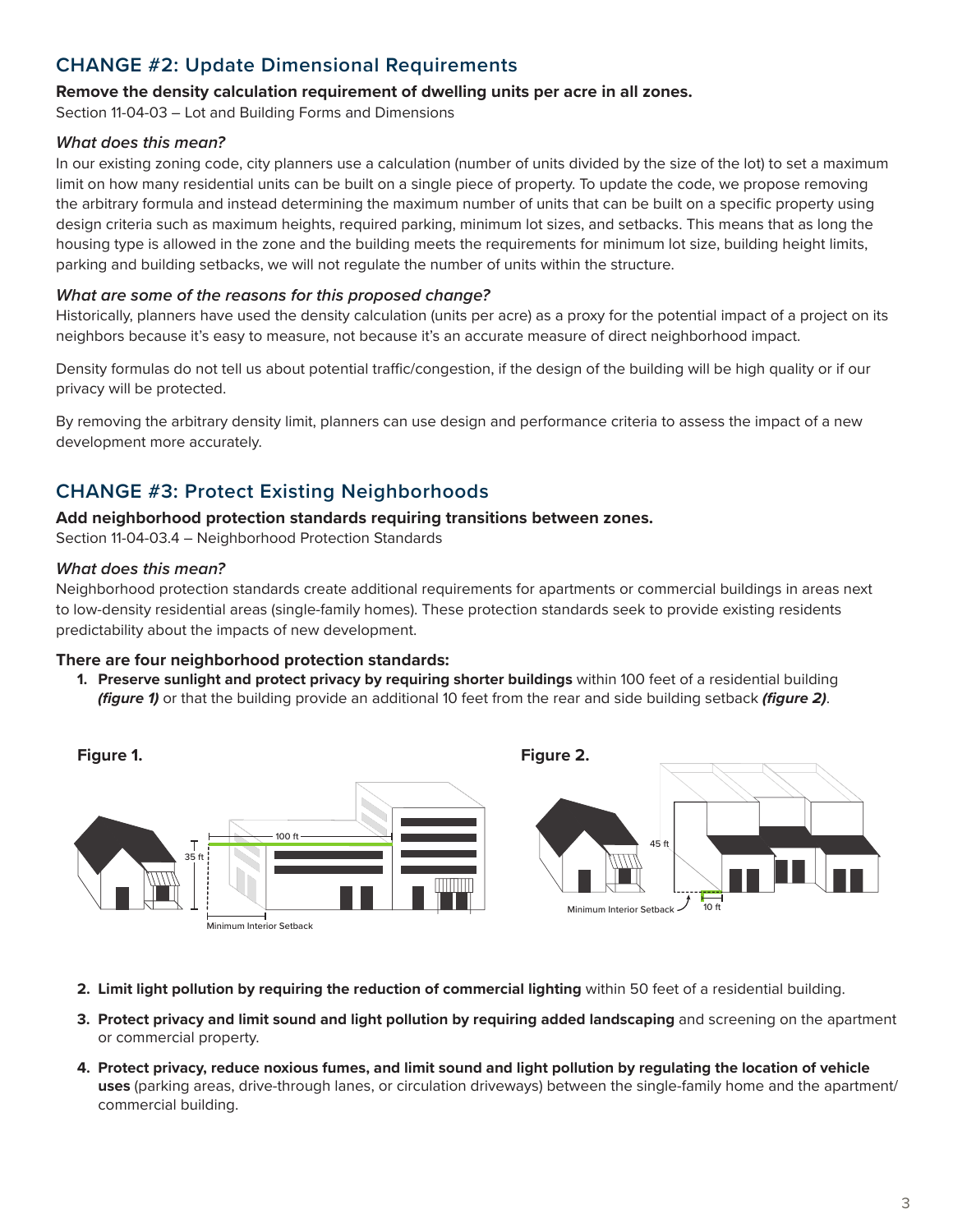#### *What are some of the reasons for this proposed change?*

As our city grows it is important to provide predictability regarding compatibility between existing one and two-story single-family homes and adjacent larger apartments or commercial buildings.

By requiring these protections as new buildings are built, residents can be assured that important things like privacy and sunlight will be reasonably protected and other impacts, like sound and light pollution, will be minimized.

## **Change #4: Encourage Sustainable & Resilient Development**

#### **Creates new zoning incentives in exchange for energy or water saving improvements.**

Section 11-04-03.7 - Incentives

#### *What does this mean?*

Cities' codes will often offer an incentive such as reduced parking in exchange for the development providing a public good.

The Sustainable & Resilient Development incentive will allow a project to reduce off-street parking in exchange for energy or water saving improvements or certain certifications (gray-water systems, solar, LEED certifications, etc).

#### *What are some of the reasons for this proposed change?*

*Blueprint Boise* and the City of Boise's Climate Action Roadmap have ambitious goals for reducing the environmental impacts of new development. Recognizing these improvements can sometimes be costly and difficult for a developer to incorporate in certain projects, the parking reduction is a low-cost way for the city to encourage further adoption of such improvements by developers.

## **Change #5: Encourage alternative transportation**

#### **Reduce off-street parking requirements for single-family, duplex, tri-plex and 4-plexes from two parking spaces per unit to one parking space per unit.**

Section 11-04-07 – Parking and Loading

#### *What does this mean?*

If this proposal is adopted, most new homes will be required to provide one instead of two off-street parking spots. This single parking spot can be in a garage, driveway, parking pad or parking lot. People will continue to have the option to provide more than one off-street parking spot for a single-family, duplex, tri-plex or 4-plex home if they choose to.

#### *What are some of the reasons for this proposed change?*

Cities across the United States introduced minimum parking requirements during the 1950s. These zoning ordinances required new buildings to provide a certain minimum amount of parking based on the assumption that buildings create the need for an area to park cars. Planners and engineers often created these standards arbitrarily and without adequate data.

Research has since found that these arbitrary mandates can result in higher real estate prices and increase the use of vehicles, which contributes to increasing air pollution and carbon emissions, and reduced use of public transportation.

Lowering minimum parking requirements seeks to make better use of limited land area. A parking space measures 180 square feet on average, plus additional area for driveways and driving lanes. In context, a 1,000 square foot 2-bedroom home built in accordance with our current zoning would require nearly 400 square feet of space devoted to parking while this update would reduce that to approximately 200 square feet. This additional space can be used for landscaping, open space or additional housing.

High parking minimums often increase land and construction costs, which are then passed on to tenants and buyers. One surface parking spot can add about \$5,000 to the cost of a housing project and about 17% of a unit's rent can be attributed to parking. In Boise, not all households need two parking spots. In 2019, 41% of households had 1 or fewer vehicles. This means that 41% of households were required to pay for the cost of two parking spots even though they did not need the additional parking spot. This is especially impactful for lower-income households, who on average own fewer vehicles than higher-income households. By requiring two parking spots, lower-income households and households with one vehicle pay the same amount for parking as a higher income household regardless of whether they use it or not.

Lastly, the requirement for the provision of excess parking reinforces dependency on vehicles. The requirement for parking pushes buildings further apart from each other, making it harder to walk and encourages more driving which has significant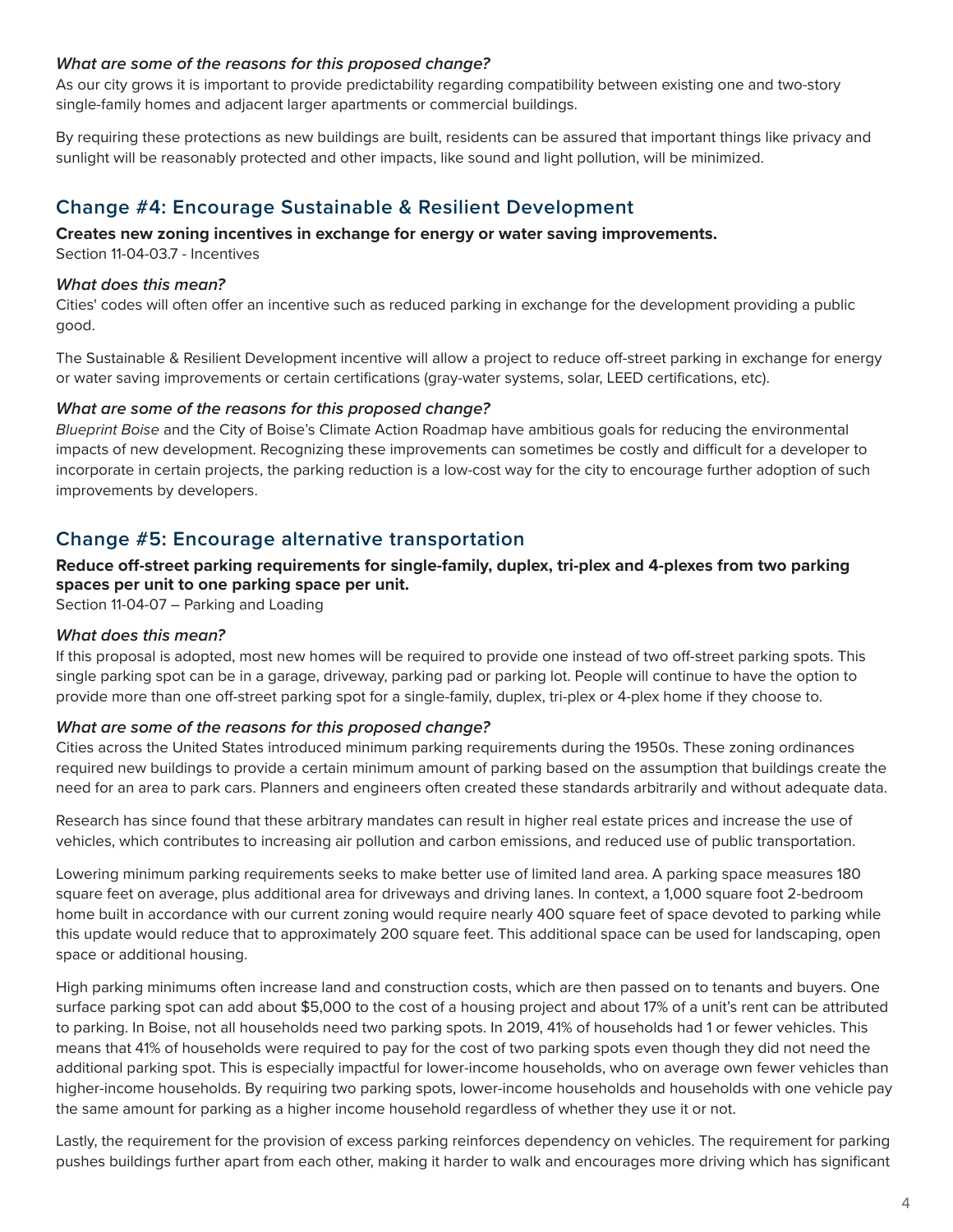environmental impacts. By reducing the required amount of parking, housing developments can be more compact and support a more comfortable walking environment.

With fewer minimum requirements associated with on-site parking, costly and land-consuming off-street parking becomes an option instead of a mandate, paid for by those who use it. Rethinking car-centric urban planning allows for more common space, transit-oriented development and active living.

# **Change #6: Ensure Quality Building Design Citywide**

**Broadens the building and site design standards to apply to all new development, rather than just those parcels identified in the Design Review Standards & Guidelines.**

Section 11-04-09 – Building Design

#### *What does this mean?*

The current Zoning Code, adopted in 1966, does not have any design standards for most new development. However, certain properties located in downtown and along major streets like Vista Avenue are currently required to include design elements found within the Design Review Standards & Guidelines, which was adopted in 2013 to ensure attractive designs in these neighborhoods. These design guidelines include standards that require parking to be located to the side or rear of the building, windows and doors to face the street and elements to ensure buildings fit Boise's personality and are visually interesting. Each of these elements ensure development projects create a high-quality appearance and support strong neighborhoods, quality transit opportunities and vibrant activity centers.

If this proposal is adopted, all properties throughout the city will be required to incorporate these design elements because we think the entire City of Boise should be beautiful, encourage strong neighborhoods and support transit.

#### *What are some of the reasons for this proposed change?*

We believe that all new development in our community should be high quality and serve to strengthen our neighborhoods.

The new requirements will reinforce pedestrian friendly design and create special places for residents to enjoy near where they live. These design requirements will regulate building and parking placement, building entrance orientation, and require high-quality design features such as large windows and interesting building fronts.

# **CHANGE #7: Promote Access & Connectivity**

**Creates a new section of the code that establishes standards for the safe location of driveways and construction of new streets or pathways that help pedestrians, bicyclists, cars and delivery vehicles circulate safely and efficiently.** 

11-04-06 – Access and Connectivity

#### *What does this mean?*

There are many best practices in site design that support safe and efficient circulation for all modes of transportation. Typically, the incorporation of these best practices is negotiated on a site-by-site basis between the city planner and developer.

By creating a new section within the code, these best practices will be formalized, and all new development will be required to incorporate them into site design. Specific best practices include requirements for:

- Cross access to allow people to travel to an adjacent building without reentering the street
- Coordinating parking structure/lot entrances to allow for more efficient access
- Shared parking to allow multiple buildings to share one parking lot with adequate supply
- Shared driveways to limit the number of curb cuts on a street reducing the number of conflicts between transportation users

#### *What are some of the reasons for this proposed change?*

In *Blueprint Boise* our community deeply valued the ability to easily move around our city. Incorporating these best practices in all new developments can ensure that as Boise grows, our transportation network will be safe and efficient for all residents.